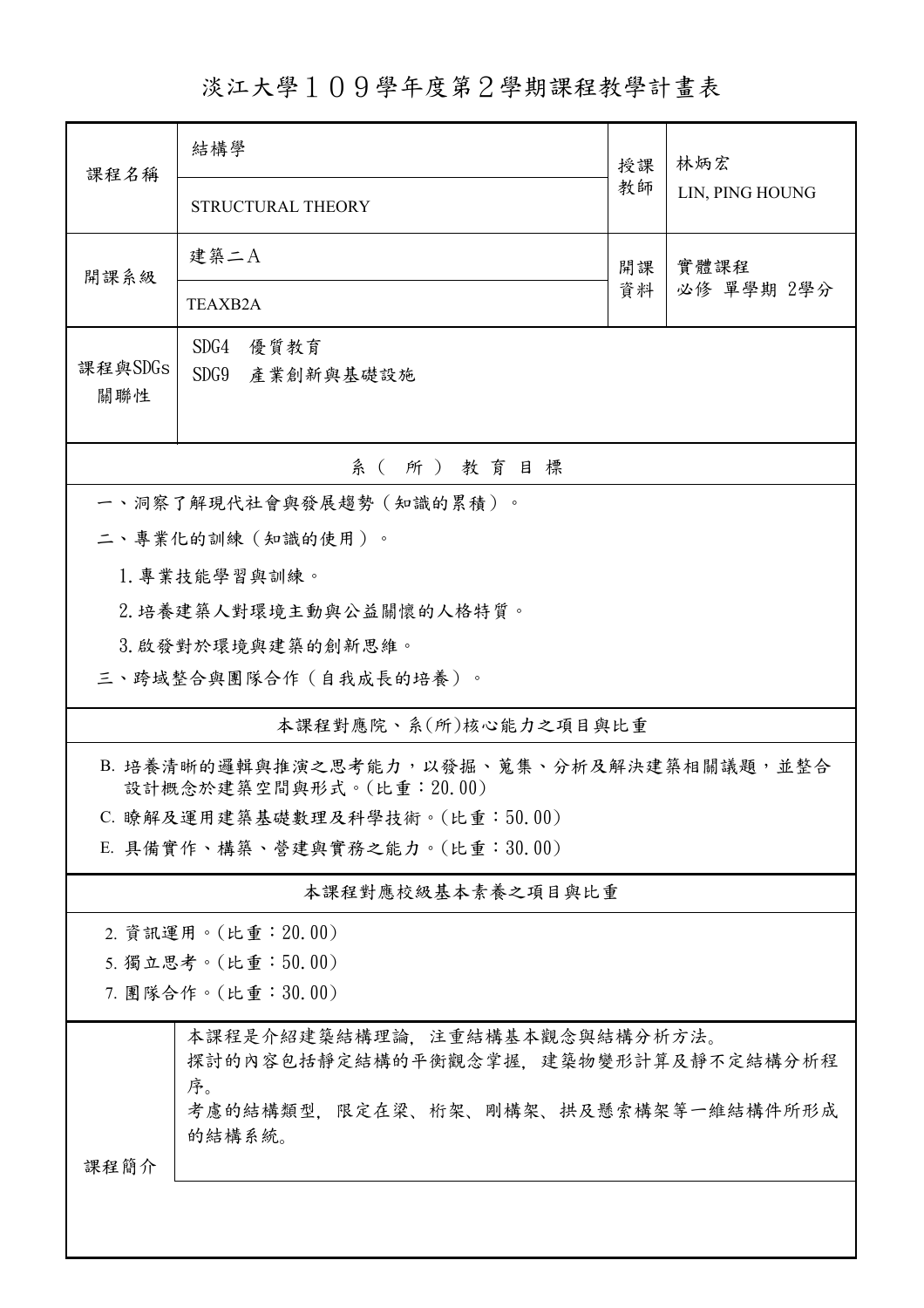| This course is to introduce the theory of building structure, focusing on the |
|-------------------------------------------------------------------------------|
| basic concepts of structure and structural analysis.                          |
| The discussion includes the concept of balance of static stable determinacy   |
| structure, the calculation of deformation and the analysis of static          |
| determinacy structure.                                                        |
| The type of structure to be considered is limited to the structural system    |
| formed by one-dimensional structural members such as beams, trusses, rigid    |
| frames, arch and cable.                                                       |
|                                                                               |

本課程教學目標與認知、情意、技能目標之對應

將課程教學目標分別對應「認知(Cognitive)」、「情意(Affective)」與「技能(Psychomotor)」 的各目標類型。

一、認知(Cognitive):著重在該科目的事實、概念、程序、後設認知等各類知識之學習。

二、情意(Affective):著重在該科目的興趣、倫理、態度、信念、價值觀等之學習。

三、技能(Psychomotor):著重在該科目的肢體動作或技術操作之學習。

| 序號           | 教學目標(中文)                     |                                 |            | 教學目標(英文)                                                                      |                   |  |  |  |
|--------------|------------------------------|---------------------------------|------------|-------------------------------------------------------------------------------|-------------------|--|--|--|
| $\mathbf{1}$ | 培養學生建築結構系統專業能力               |                                 |            | Cultivate students'<br>professional capacity of<br>building structure system. |                   |  |  |  |
|              | 教學目標之目標類型、核心能力、基本素養教學方法與評量方式 |                                 |            |                                                                               |                   |  |  |  |
| 序號           | 目標類型                         | 院、系 $(\hbox{\tt \ffm})$<br>核心能力 | 校級<br>基本素養 | 教學方法                                                                          | 評量方式              |  |  |  |
| $\mathbf{1}$ | 認知                           | <b>BCE</b>                      | 257        | 講述、討論                                                                         | 測驗、討論(含課<br>堂、線上) |  |  |  |
|              | 授課進度表                        |                                 |            |                                                                               |                   |  |  |  |
| 週<br>欤       | 日期起訖                         | 內 容 (Subject/Topics)            |            |                                                                               | 備註                |  |  |  |
| $\mathbf{1}$ | $110/02/22$ ~<br>110/02/28   | 結構學概論                           |            |                                                                               |                   |  |  |  |
| 2            | $110/03/01$ ~<br>110/03/07   | 結構平衡方程式                         |            |                                                                               |                   |  |  |  |
| 3            | $110/03/08$ ~<br>110/03/14   | 結構靜定、靜不定分類                      |            |                                                                               |                   |  |  |  |
| 4            | $110/03/15$ ~<br>110/03/21   | 結構幾何組成                          |            |                                                                               |                   |  |  |  |
| 5            | $110/03/22$ ~<br>110/03/28   | 靜定梁分析                           |            |                                                                               |                   |  |  |  |
| 6            | $110/03/29$ ~<br>110/04/04   | 靜定桁架分析                          |            |                                                                               |                   |  |  |  |
| 7            | $110/04/05$ ~<br>110/04/11   | 桁架分析                            |            |                                                                               |                   |  |  |  |
| 8            | $110/04/12$ ~<br>110/04/18   | 剛構架分析                           |            |                                                                               |                   |  |  |  |
| 9            | $110/04/19$ ~<br>110/04/25   | 合成構架分析                          |            |                                                                               |                   |  |  |  |
|              |                              |                                 |            |                                                                               |                   |  |  |  |